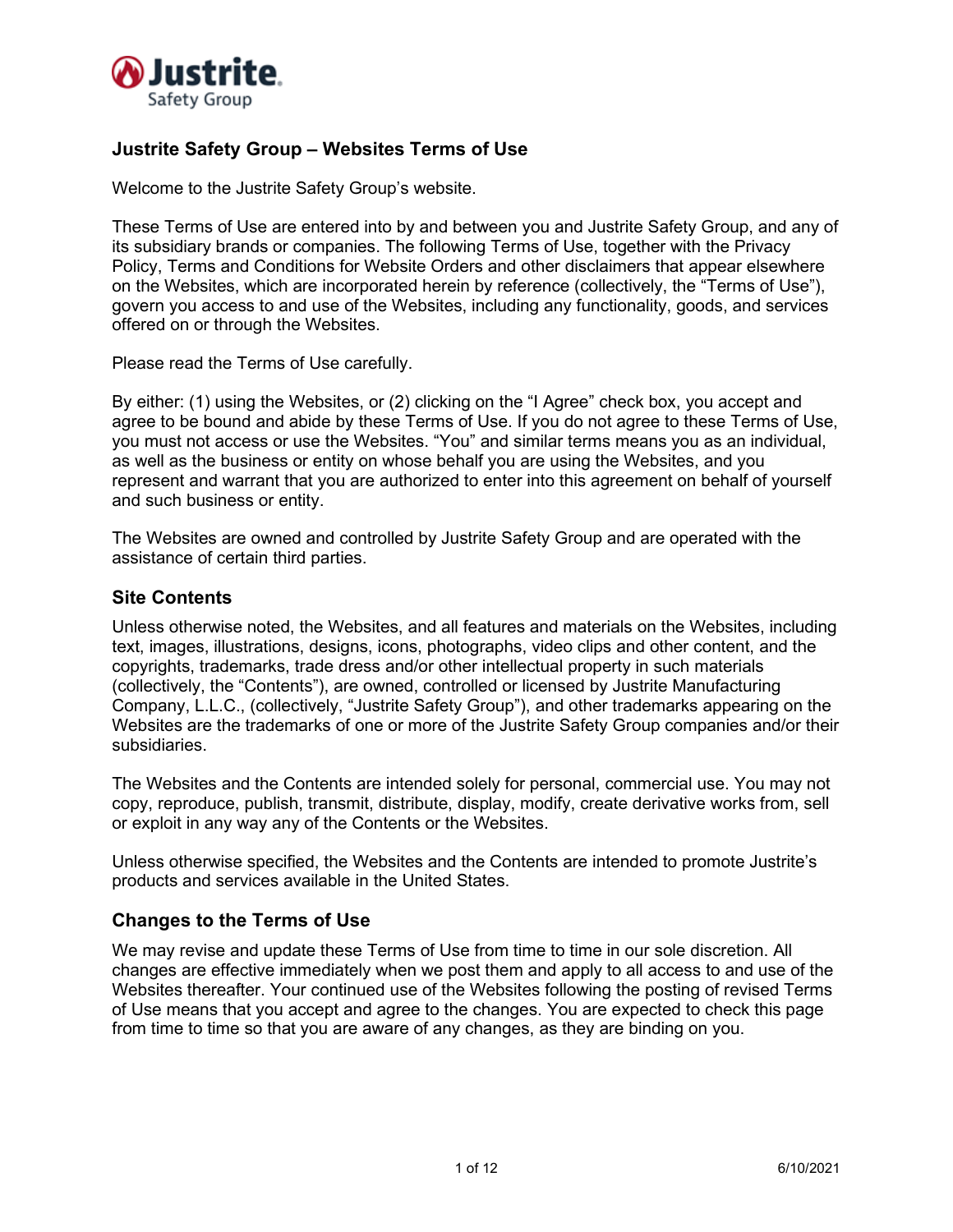

# **OUR DISCLAIMER OF WARRANTIES**

THE WEBSITES, INCLUDING, WITHOUT LIMITATION, THE MATERIALS, ARE PROVIDED ON AN "AS IS," "AS AVAILABLE," AND "WITH ALL FAULTS" BASIS. TO THE FULLEST EXTENT PERMISSIBLE BY LAW, JUSTRITE AND ITS EMPLOYEES, MANAGERS, DIRECTORS, OFFICERS, SHAREHOLDERS, MEMBERS, AGENTS, VENDORS, AND CONTRACTORS (COLLECTIVELY, THE "JUSTRITE PARTIES") MAKE NO REPRESENTATIONS OR WARRANTIES OR ENDORSEMENTS OF ANY KIND WHATSOEVER, EXPRESS OR IMPLIED, AS TO: (A) THE WEBSITES; (B) THE MATERIALS; (C) USER CONTENT; (D) ANY PRODUCTS OR SERVICES OFFERED OR REFERENCED AT THE WEBSITES; OR (E) SECURITY ASSOCIATED WITH THE TRANSMISSION OF INFORMATION TO JUSTRITE OR VIA THE WEBSITES. IN ADDITION, THE JUSTRITE PARTIES HEREBY DISCLAIM ALL WARRANTIES, EXPRESS OR IMPLIED, INCLUDING, WITHOUT LIMITATION, THE WARRANTIES OF MERCHANTABILITY, FITNESS FOR A PARTICULAR PURPOSE, NON-INFRINGEMENT, TITLE, CUSTOM, TRADE, QUIET ENJOYMENT, SYSTEM INTEGRATION AND FREEDOM FROM VIRUS.

THE JUSTRITE PARTIES DO NOT REPRESENT OR WARRANT THAT THE WEBSITES OR THE FUNCTIONS CONTAINED THEREIN WILL BE ERROR-FREE OR UNINTERRUPTED; THAT DEFECTS WILL BE CORRECTED; OR THAT THE WEBSITES OR THE SERVER THAT MAKES THE WEBSITES AVAILABLE IS FREE FROM ANY HARMFUL COMPONENTS. THE JUSTRITE PARTIES DO NOT MAKE ANY REPRESENTATIONS OR WARRANTIES THAT THE INFORMATION ON THE WEBSITES IS ACCURATE, COMPLETE, CORRECT, RELIABLE OR OTHERWISE. YOU ACKNOWLEDGE, BY YOUR USE OF THE WEBSITES, THAT YOUR USE IS AT YOUR SOLE RISK. THE JUSTRITE PARTIES DO NOT WARRANT THAT YOUR USE OF THE WEBSITES IS LAWFUL IN ANY PARTICULAR JURISDICTION, AND THE JUSTRITE PARTIES SPECIFICALLY DISCLAIM SUCH WARRANTIES. SOME JURISDICTIONS LIMIT OR DO NOT ALLOW THE DISCLAIMER OF IMPLIED OR OTHER WARRANTIES SO THE ABOVE DISCLAIMER MAY NOT APPLY TO THE EXTENT SUCH JURISDICTION'S LAW IS APPLICABLE TO THESE TERMS.

## **LIMITATION OF LIABILITY; WAIVER**

UNDER NO CIRCUMSTANCES WILL THE JUSTRITE PARTIES BE LIABLE TO YOU FOR ANY LOSS OR DAMAGES OF ANY KIND (INCLUDING, WITHOUT LIMITATION, FOR ANY DIRECT, INDIRECT, ECONOMIC, EXEMPLARY, SPECIAL, PUNITIVE, INCIDENTAL OR CONSEQUENTIAL LOSSES OR DAMAGES THAT ARE DIRECTLY OR INDIRECTLY RELATED TO: (A) THE WEBSITES; (B) THE MATERIALS; (C) USER CONTENT; (D) YOUR USE OF, INABILITY TO USE, OR THE PERFORMANCE OF THE WEBSITES; (E) ANY ACTION TAKEN IN CONNECTION WITH AN INVESTIGATION BY THE JUSTRITE PARTIES OR LAW ENFORCEMENT AUTHORITIES REGARDING YOUR USE OF THE WEBSITES; (F) ANY ACTION TAKEN IN CONNECTION WITH COPYRIGHT OR OTHER RIGHTS OWNERS; (G) ANY ERRORS OR OMISSIONS IN THE WEBSITES' TECHNICAL OPERATION; OR (H) ANY DAMAGE TO ANY USER'S DEVICE, SOFTWARE, OR OTHER EQUIPMENT OR TECHNOLOGY INCLUDING, WITHOUT LIMITATION, DAMAGE FROM ANY SECURITY BREACH OR FROM ANY VIRUS, BUGS, TAMPERING, FRAUD, ERROR, OMISSION, INTERRUPTION, DEFECT, DELAY IN OPERATION OR TRANSMISSION, COMPUTER LINE OR NETWORK FAILURE OR ANY OTHER TECHNICAL OR OTHER MALFUNCTION, INCLUDING, WITHOUT LIMITATION, DAMAGES FOR LOST PROFITS, LOSS OF GOODWILL, LOSS OF DATA, WORK STOPPAGE, ACCURACY OF RESULTS, OR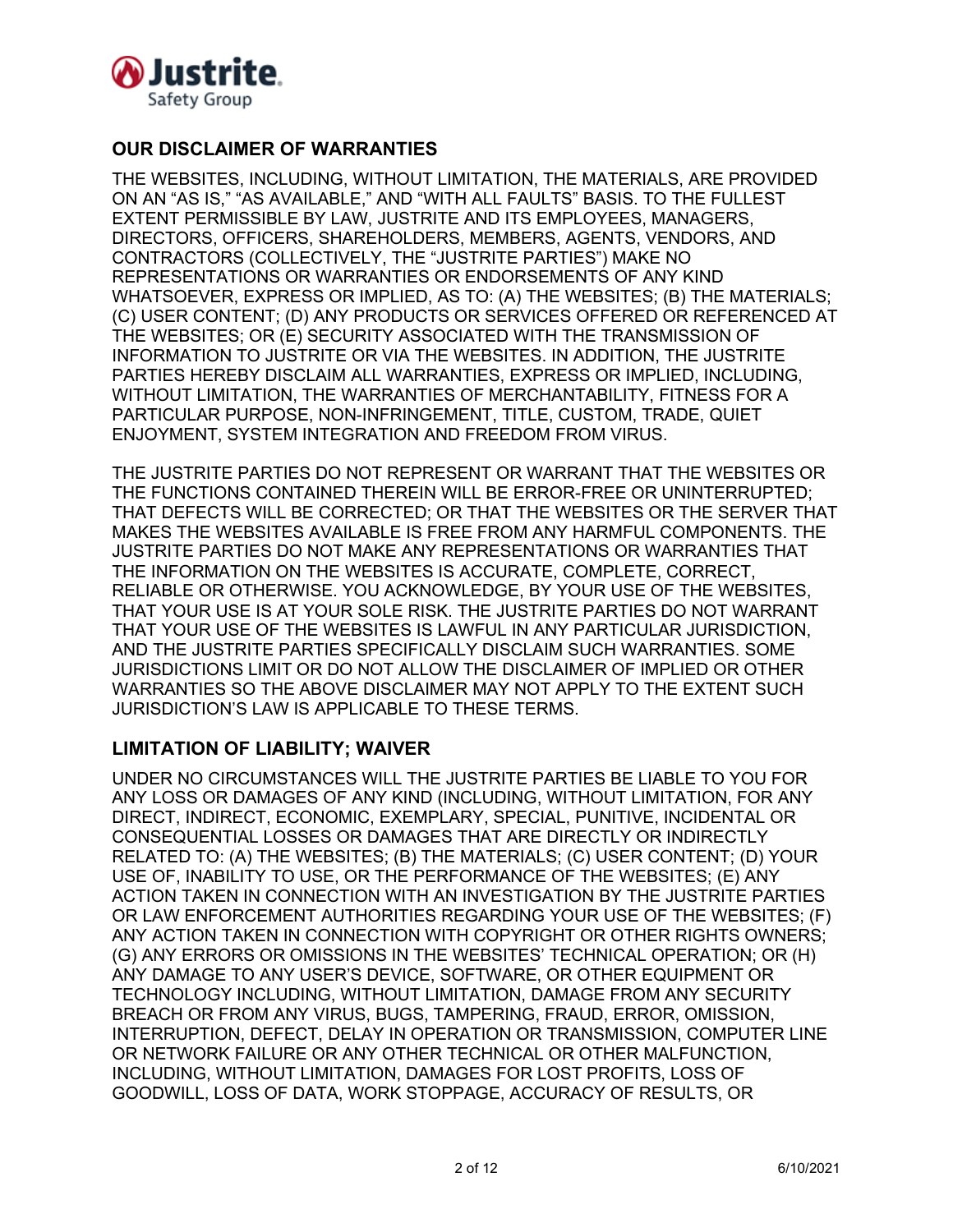

COMPUTER FAILURE OR MALFUNCTION, EVEN IF FORESEEABLE OR EVEN IF THE JUSTRITE PARTIES HAVE BEEN ADVISED OF OR SHOULD HAVE KNOWN OF THE POSSIBILITY OF SUCH DAMAGES, WHETHER IN AN ACTION OF CONTRACT, NEGLIGENCE, STRICT LIABILITY OR TORT (INCLUDING, WITHOUT LIMITATION, WHETHER CAUSED IN WHOLE OR IN PART BY NEGLIGENCE, ACTS OF GOD, TELECOMMUNICATIONS FAILURE, OR THEFT OR DESTRUCTION OF THE WEBSITES). IN NO EVENT WILL THE JUSTRITE PARTIES BE LIABLE TO YOU OR ANYONE ELSE FOR LOSS, DAMAGE OR INJURY, INCLUDING, WITHOUT LIMITATION, DEATH OR PERSONAL INJURY. SOME JURISDICTIONS DO NOT ALLOW THE EXCLUSION OR LIMITATION OF INCIDENTAL OR CONSEQUENTIAL DAMAGES, SO THE ABOVE LIMITATION OR EXCLUSION MAY NOT APPLY TO YOU. IN NO EVENT WILL THE JUSTRITE PARTIES' TOTAL LIABILITY TO YOU FOR ALL DAMAGES, LOSSES OR CAUSES OF ACTION EXCEED THE AMOUNT PAID BY YOU TO JUSTRITE, IF ANY).

### **Indemnification**

You agree to indemnify and hold harmless the Justrite Parties from and against any and all claims and expenses, including attorneys' fees, whether made by you, or on your behalf, or by any third party arising out of your use of or access to the Websites or their content, including but not limited to claims arising out of (i) your violation of these Terms of Use; (ii) your violation of any third-party right including any copyright, trademark, trade secret, or privacy right; (iii) any misrepresentation made by you; and (iv) Justrite's use of your information. You agree to promptly notify Justrite and cooperate fully with Justrite in the defense of any claim. Justrite reserves the right to assume the exclusive defense and control of any claim indemnified under this section by you.

## **Intellectual Property Rights**

Unless otherwise noted, the Websites and their entire content, features and functionality (including all information, software, text, displays, images, video, audio, and the compilation thereof) are copyrights, trademarks, trade dress and/or other intellectual property owned, controlled or licensed by Justrite, its suppliers or affiliates, or by third parties who have licensed their materials to Justrite and are protected by U.S. and international copyright, trademark, patent, trade secure and other intellectual property or proprietary laws.

Justrite and its suppliers and licensors expressly reserve all intellectual property rights in all text, programs, products, processes, technology, content, and other materials that appear on the Websites. Access to the Websites does not confer and shall not be considered as conferring upon anyone any license under any of Justrite's or any third party's intellectual property rights.

The Justrite names and logos and all related product and service names, brand colors, design marks and slogans are the trademarks or service marks of Justrite. No trademark or service mark license is granted in connection with the materials contained on the Websites. Access to the Websites does not authorize anyone to use any name, logo, or mark in any manner.

### **Third Party Resources; Links**

If the Websites contain links to other sites and resources provided by third parties, the links are provided for your convenience only. This includes links contained in advertisements. We have no control over the contents of such sites or resources and accept no responsibility for them or for any loss or damage that may arise from your use of them. The availability of any third-party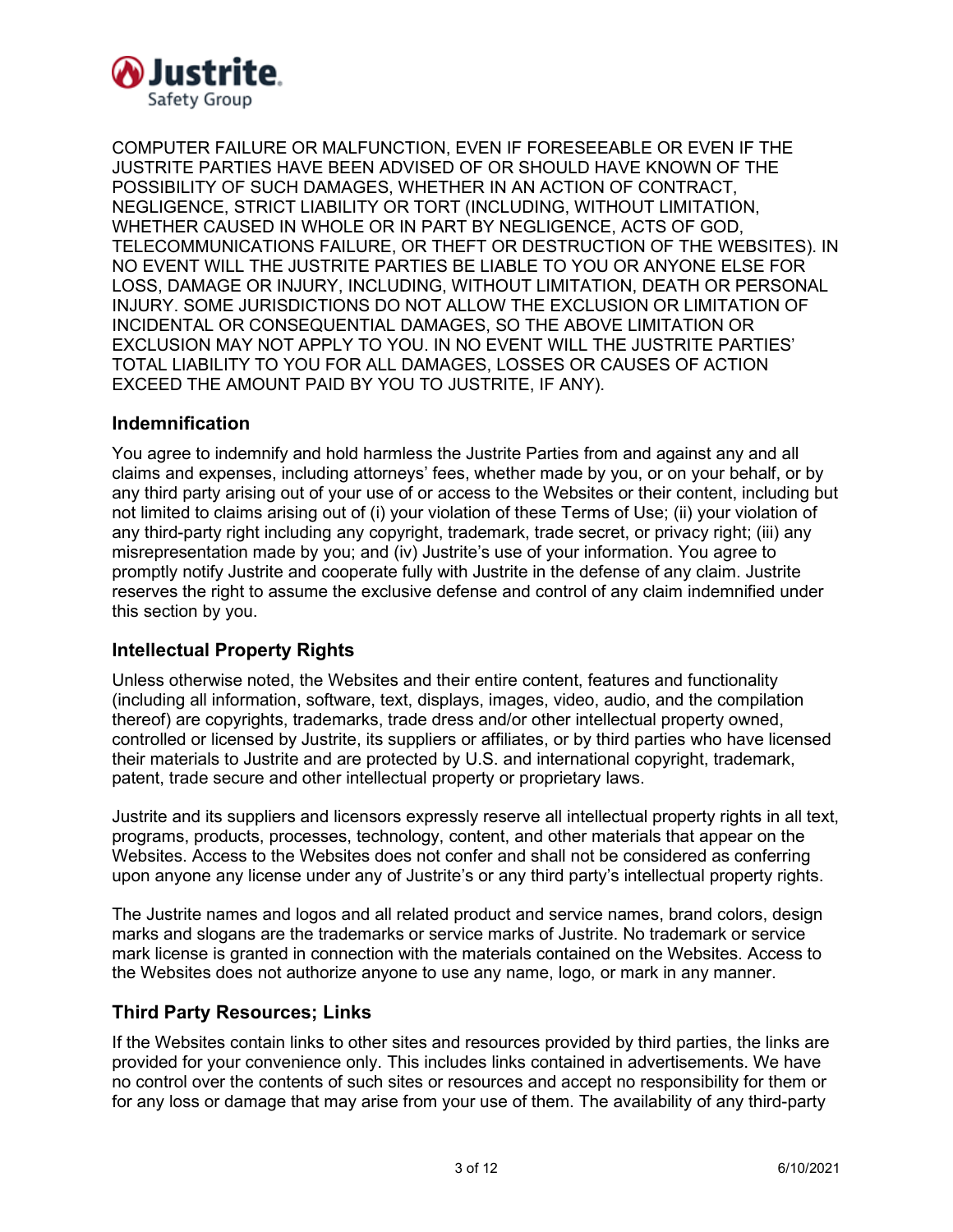

site or resource through the Websites does not imply our endorsement of or our affiliation with any provider of such third-party site or resource. If you decide to access any third-party site or resource linked to the Websites, you do so at your own risk and subject to the terms and conditions of use for such site or resource.

## **Linking to the Website and Social Media Features**

You may link to the Websites, provided you do so in a way that is fair and legal and does not damage our reputation or take advantage of it, but you must not establish a link in such a way as to suggest any form of association, approval, or endorsement on our part.

The Websites may provide certain social media features that enable you to:

- a. Link from your own or certain third-party websites to certain content on the Websites.
- b. Send emails or other communications with certain content, or links to certain content, on the Websites.
- c. Cause limited portions of content on the Websites to be displayed or appear to be displayed on your own or certain third-party websites.

You may use these features solely as they are provided by us solely with respect to the content they are displayed with. Subject to the foregoing, you must not:

- a. Establish a link from any website that is not owned by you.
- b. Cause the Websites or portions of it to be displayed on, or appear to be displayed by, any other site, for example, framing, deep linking, or in-line linking.
- c. Link to any part of the Websites other than the homepage.
- d. Otherwise take any action with respect to the materials on the Websites that is inconsistent with any other provision of these Terms of Use.

You agree to cooperate with us in causing any unauthorized framing or linking immediately to stop. We reserve the right to withdraw linking permission without notice.

We may disable all or any social media features and any links at any time without notice in our discretion.

### **Copyright: Infringing Material/DMCA (Notification Procedures).**

We take claims of copyright infringement seriously. We will respond to notices of alleged copyright infringement that comply with applicable law. If you believe any materials accessible on or from the Websites infringe your copyright, you may request removal of those materials (or access to them) from the Websites by submitting written notification to the email address listed in "Contact Information" below. In accordance with the Online Copyright Infringement Liability Limitation Act of the Digital Millennium Copyright Act (17 U.S.C. § 512) ("DMCA"), the written notice (the "DMCA Notice") must include substantially the following:

- a. Your physical or electronic signature.
- d. Identification of the copyrighted work you believe to have been infringed or, if the claim involves multiple works on the Websites, a representative list of such works.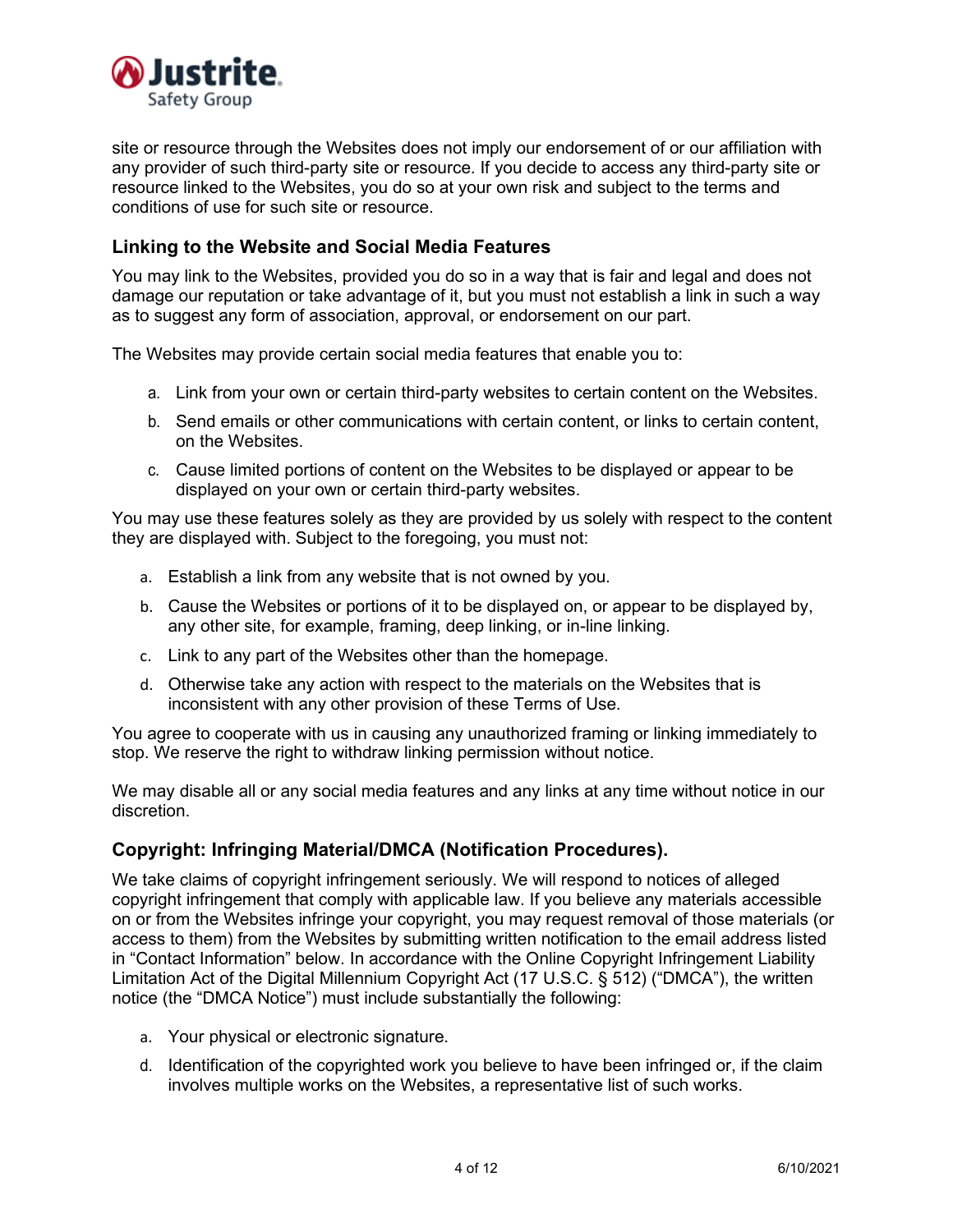

- e. Identification of the material you believe to be infringing in a sufficiently precise manner to allow us to locate that material.
- f. Adequate information by which we can contact you (including your name, postal address, telephone number and, if available, e-mail address).
- g. A statement that you have a good faith belief that use of the copyrighted material is not authorized by the copyright owner, its agent, or the law.
- h. A statement that the information in the written notice is accurate.
- i. A statement, under penalty of perjury, that you are authorized to act on behalf of the copyright owner.

If you fail to comply with all the requirements of Section 512(c)(3) of the DMCA, your DMCA Notice may not be effective. Please be aware that if you knowingly materially misrepresent that material or activity on the Websites is infringing your copyright, you may be held liable for damages (including costs and attorneys' fees) under Section 512(f) of the DMCA.

### **Counter-Notification Procedures**

If you believe that material you posted on the Websites was removed or access to it was disabled by mistake or misidentification, you may file a counter-notification with us (a "Counter-Notice") by submitting written notification to the email address listed in "Contact Information" below. Pursuant to the DMCA, the Counter-Notice must include substantially the following:

- a. Your physical or electronic signature.
- b. An identification of the material that has been removed or to which access has been disabled and the location at which the material appeared before it was removed or access disabled.
- c. Adequate information by which we can contact you (including your name, postal address, telephone number and, if available, e-mail address).
- d. A statement under penalty of perjury by you that you have a good faith belief that the material identified above was removed or disabled because of a mistake or misidentification of the material to be removed or disabled.
- e. A statement that you will consent to the jurisdiction of the Federal District Court for the judicial district in which your address is located (or if you reside outside the United States for any judicial district in which the Websites may be found) and that you will accept service from the person (or an agent of that person) who provided the Websites with the complaint at issue.

The DMCA allows us to restore the removed content if the party filing the original DMCA Notice does not file a court action against you within ten (10) business days of receiving the copy of your Counter-Notice. Please be aware that if you knowingly materially misrepresent that material or activity on the Websites was removed or disabled by mistake or misidentification, you may be held liable for damages (including costs and attorneys' fees) under Section 512(f) of the DMCA.

## **Termination Rights**

Justrite reserves the right to disable and/or terminate the accounts of users who submit infringing or otherwise improper content.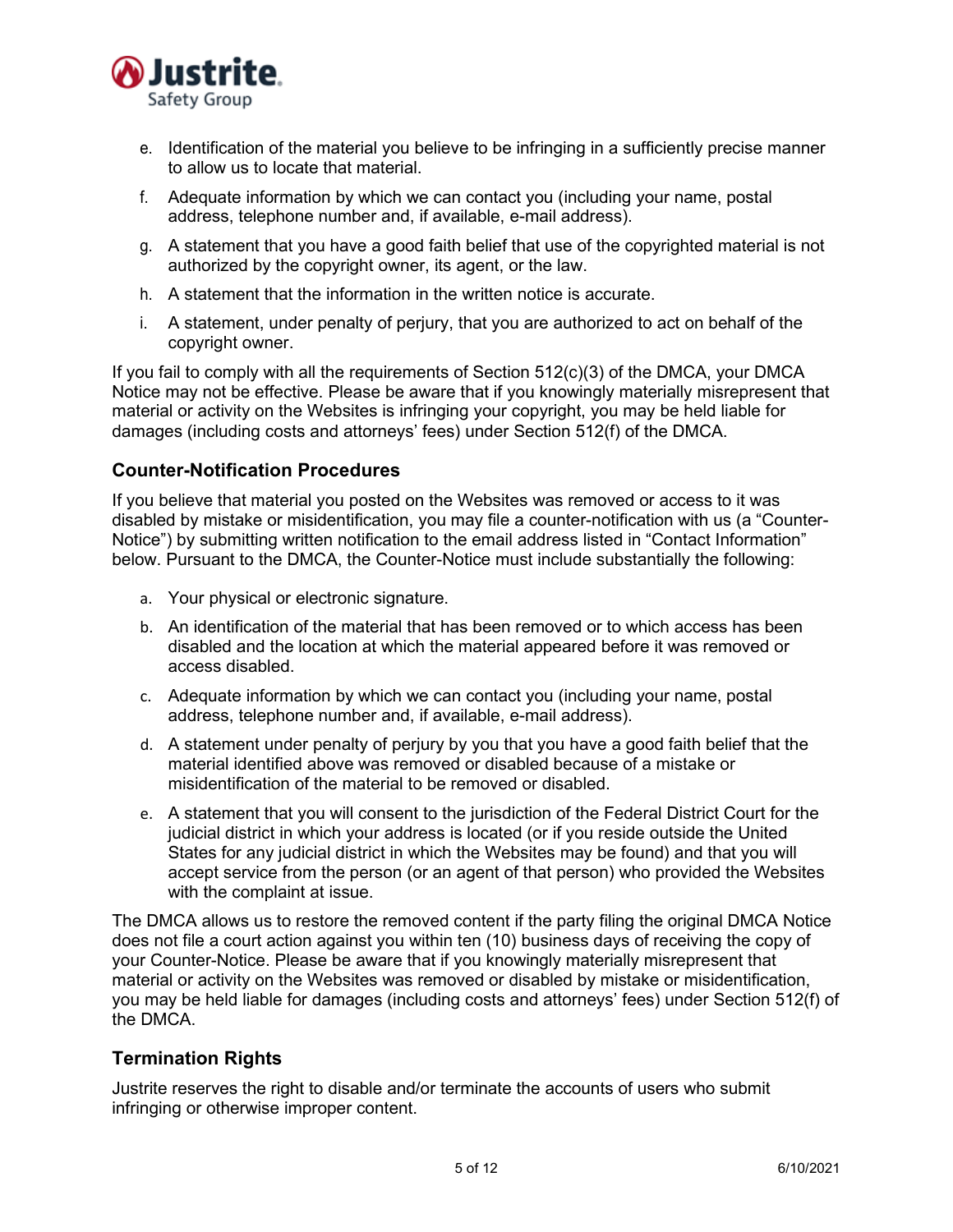

## **Your Account and Computer Data Safety**

When and if you use the Websites, it shall be your sole responsibility to restrict access to your computer and to maintain the confidentiality of your email address, password and any other account identifiers related to any personal account you created on the Websites (the "Account"). You also agree to accept sole responsibility for all activity that occurs under your Account. You should take reasonable steps to protect your computer systems and data from viruses, hackers, identity thieves and other similar problems.

Some web browsers may transmit "do-not-track" signals to websites with which the browser communicates. We do not currently respond to these signals. See our Privacy Policy for more information.

### **Site Rules; User Content**

Any comments, suggestions, ideas, materials, and other submissions that you send to us through the Websites or by email, mail, telephone, at our physical locations or otherwise, or in any social media accessible in the future through us or the Websites or related to or associated with us ("User Content") are provided on a non-confidential and non-proprietary basis. By submitting User Content, you are granting us an irrevocable and unrestricted license to the User Content for any purpose whatsoever, including use, reproduction, publication, broadcast, posting, modification, transmission, display, distribution or creating derivative works.

You agree that no User Content will:

- a. Violate any right of any third party, including copyright, trademark, privacy or other personal or proprietary rights;
- b. Contain any material that is libelous, unlawful, abusive, offensive, obscene, harassing, or otherwise objectionable;
- c. Contain pornographic or profane material or any material that could constitute or encourage conduct that would be considered a criminal offense, give rise to civil liability, or would otherwise violate the law;
- d. Promote violence or discrimination based on race, sex, religion, nationality, disability, sexual orientation or age;
- e. Be likely to deceive any person;
- f. Cause annoyance, inconvenience or be likely to upset any other person;
- g. Impersonate any person or misrepresent your identity or affiliation with any person or organization;
- h. Involve commercial activities or sales, including sales promotions, contests, or advertising; or
- i. Give the impression that they originate or are endorsed by Justrite or any other person or entity.

You are and shall remain solely responsible for any of your User Content, including its legality, reliability, accuracy, and appropriateness. Justrite reserves the right to monitor, modify or delete any User Content, in our sole discretion.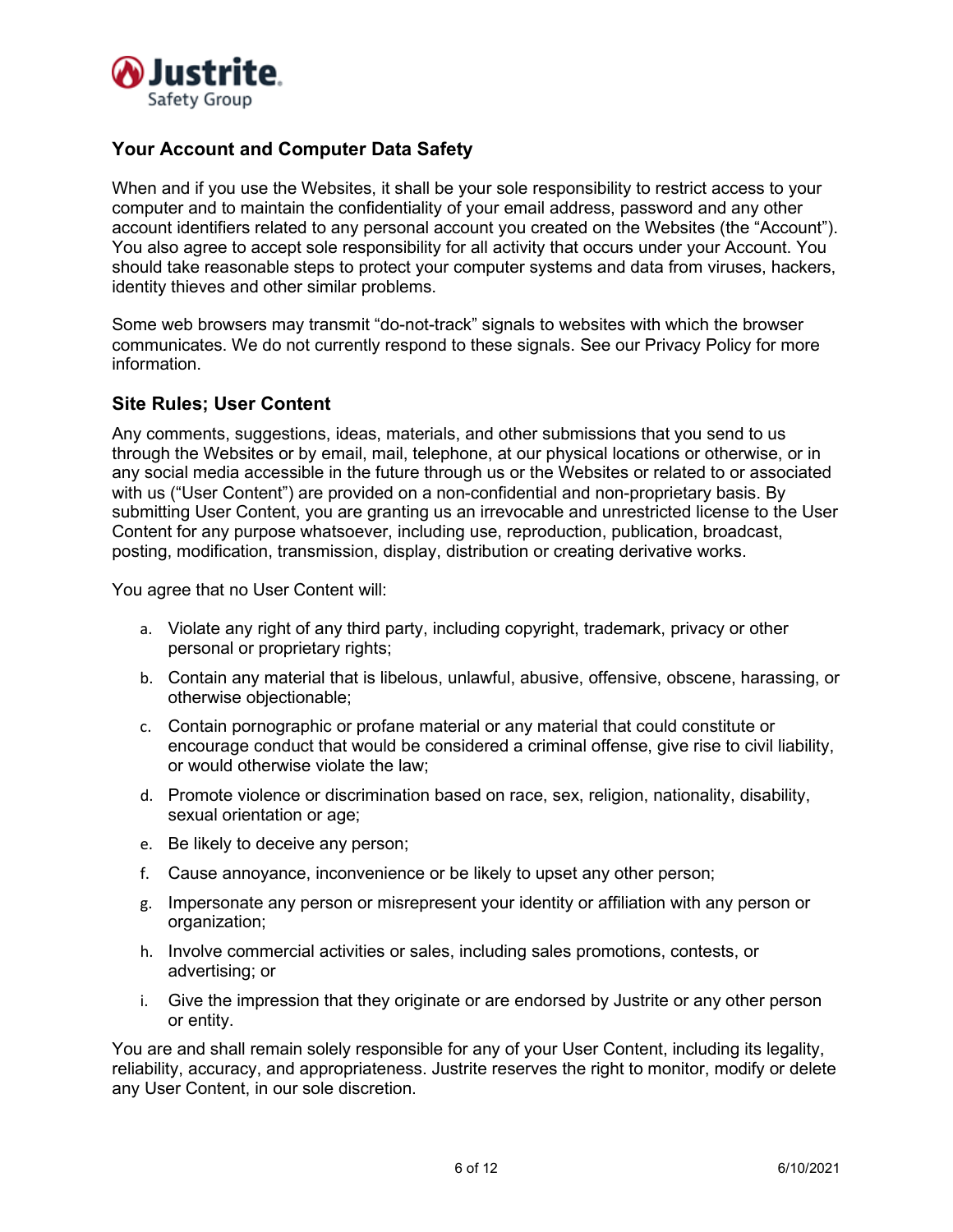

In connection with the Websites, you must not:

- a. Post, transmit, or otherwise make available through or in connection with the Websites, any virus, work, Trojan horse, time bomb, or other computer code, file or program that is potentially harmful or malicious;
- b. Use any device, software or routine that interferes with the Websites;
- c. Restrict or inhibit any other person from using the Websites;
- d. Collect information about users of the Websites or Justrite customers;
- e. Reproduce, modify, adapt, translate, create derivative works of or otherwise exploit any portion of the Websites;
- f. Use the Websites in an unlawful or fraudulent manner;
- g. Attempt to gain unauthorized access to, interfere with, damage, or disrupt any parts of the Websites; the server on which the Websites are stored, or any server, computer or database connected to the Websites.
- h. Use any automatic device, process or means to access the Websites for any purpose, including monitoring or copying content on the Websites; and
- i. Otherwise attempt to interfere with the proper working of the Websites.

### **Site Access**

We may discontinue all or part of the Websites at any time. We may block, limit or terminate your access to the Websites for any reason, including if: (a) you violate these Terms of Use; (b) you violate any applicable law or regulation relating to your use of the Websites; (c) you engage in any conduct which we, in our sole discretion, believe is offensive, harmful, defamatory or otherwise harmful to us or others; (d) you breach any other agreement with us.

# **Product Pricing, Availability and Accuracy**

Prices and availability of products and services as disclosed on the Websites are subject to change without notice. Errors will be corrected where discovered, and Justrite reserves the right to revoke any stated offer and to correct any errors, inaccuracies or omissions including after an order has been submitted and whether or not the order has been confirmed and your credit card or other payment mechanism charged.

### **Product Display/Colors**

The Websites attempts to display product images shown on the site as accurately as possible. However, we cannot guarantee that the color you see matches the product color, as the display of the color depends, in part, upon the monitor you are using.

### **Transactions**

We may make available the ability to purchase or otherwise obtain certain products through the Websites (a "Transaction"). If you wish to make a Transaction, you may be asked to supply certain relevant information, including your credit or payment card number and expiration date or similar payment information, your billing address, and shipping information. You represent and warrant that you have the right to use any credit or payment card or other payment mechanism that you submit in connection with a Transaction. By submitting such information,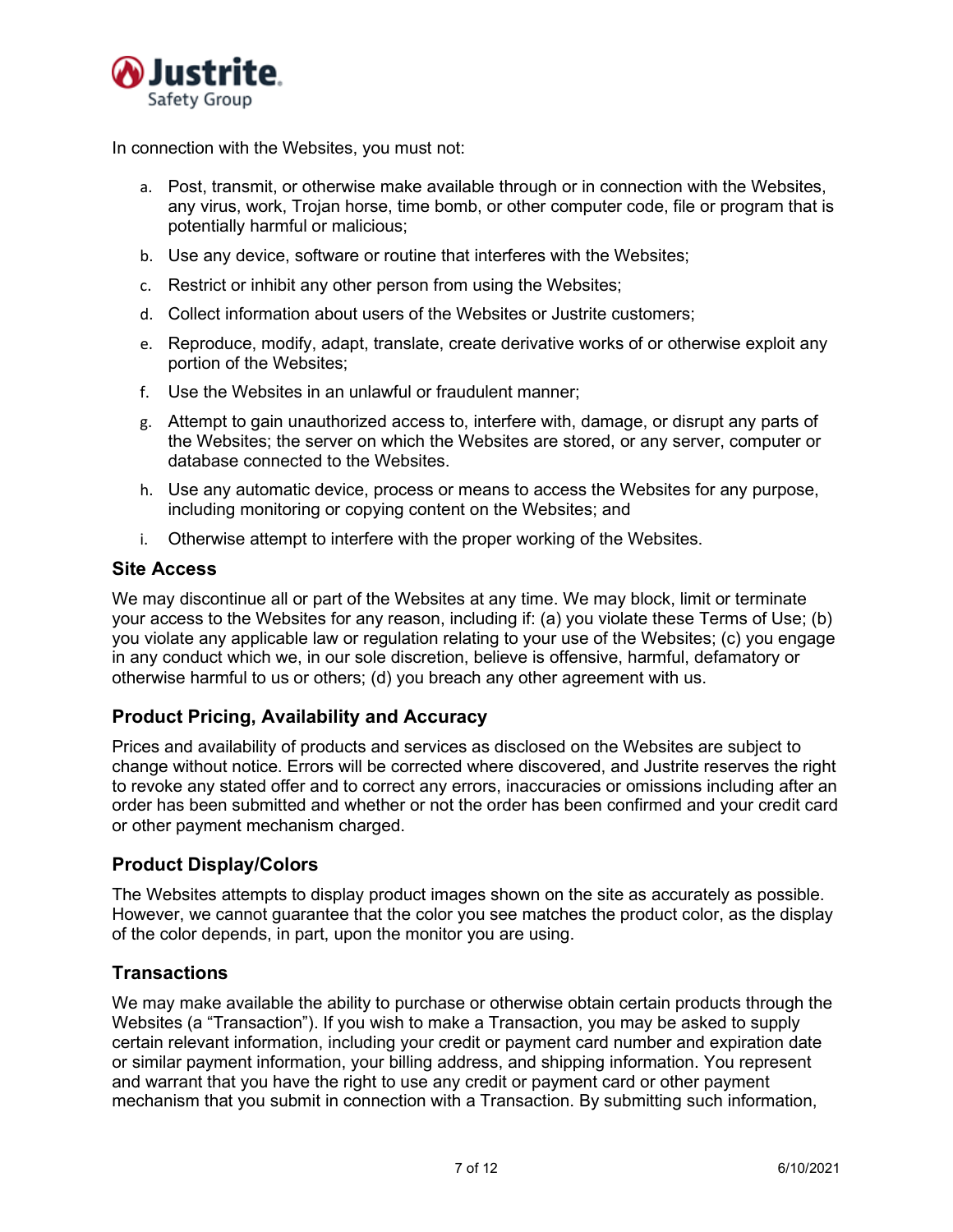

you grant Justrite the right to provide such information to third parties for the purposes of facilitating the Transaction. Verification of information may be required prior to the completion of any Transaction. You agree to pay all charges incurred by you or on your behalf through the Websites, including all shipping and handling charges. In addition, you are responsible for any taxes applicable to your Transaction.

### **No Resale**

Our products are not being offered for re-sale unless previous, written authorization has been provided.

### **Promotions**

Any promotions ("Promotions") made available through the Websites may be governed by rules that are separate from these Terms of Use. If you participate in any Promotions, please review the applicable rules as well as our Privacy Policy.

### **Governing Law**

These Terms of Use are governed by the laws of the State of Illinois, U.S.A., without regard to its principles of conflicts of law, and regardless of your location.

### **Binding Arbitration**

MOST CUSTOMER CONCERNS CAN BE RESOLVED QUICKLY AND TO THE CUSTOMER'S SATISFACTION BY CALLING JUSTRITE'S CUSTOMER SERVICE DEPARTMENT AT 800- 798-9250. IN THE UNLIKELY EVENT THAT JUSTRITE'S CUSTOMER SERVICE DEPARTMENT IS UNABLE TO RESOLVE YOUR CONCERNS, WE EACH AGREE TO RESOLVE THOSE DISPUTES THROUGH BINDING ARBITRATION OR SMALL CLAIMS COURT INSTEAD OF IN COURTS OF GENERAL JURISDICTION TO THE FULLEST EXTENT PERMITTED BY LAW. ARBITRATION IS MORE INFORMAL THAN A LAWSUIT IN COURT. ARBITRATION USES A NEUTRAL ARBITRATOR INSTEAD OF A JUDGE OR JURY, ALLOWS FOR MORE LIMITED DISCOVERY THAN IN COURT, AND IS SUBJECT TO VERY LIMITED REVIEW BY COURTS. ARBITRATORS CAN AWARD THE SAME DAMAGES AND RELIEF THAT A COURT CAN AWARD. ANY ARBITRATION UNDER THIS AGREEMENT WILL TAKE PLACE ON AN INDIVIDUAL BASIS TO THE MAXIMUM EXTENT PERMITTED BY LAW; CLASS ARBITRATIONS, CLASS ACTIONS OR REPRESENTATIVE ARBITRATIONS ARE NOT PERMITTED. JUSTRITE WILL PAY ALL ADMINISTRATIVE COSTS OF THE ARBITRATOR, NO MATTER WHO WINS, SO LONG AS YOUR CLAIM IS NOT FRIVOLOUS OR BROUGHT IN BAD FAITH. HOWEVER, IN ARBITRATION, BOTH YOU AND JUSTRITE WILL BE ENTITLED TO RECOVER ATTORNEYS´ FEES FROM THE OTHER PARTY TO THE SAME EXTENT AS YOU WOULD BE IN COURT.

### **Arbitration Agreement**

(a) Justrite and you agree to arbitrate all disputes and claims between us arising out of or relating to this agreement, use of the Websites, or products, services, or programs you purchase or enroll in via the Websites, except any disputes or claims which under governing law are not subject to arbitration, to the maximum extent permitted by applicable law. This agreement to arbitrate is intended to be broadly interpreted and to make all disputes and claims between us subject to arbitration to the fullest extent permitted by law. However, any dispute you or we may have relating to copyrights, trademarks or other intellectual property shall not be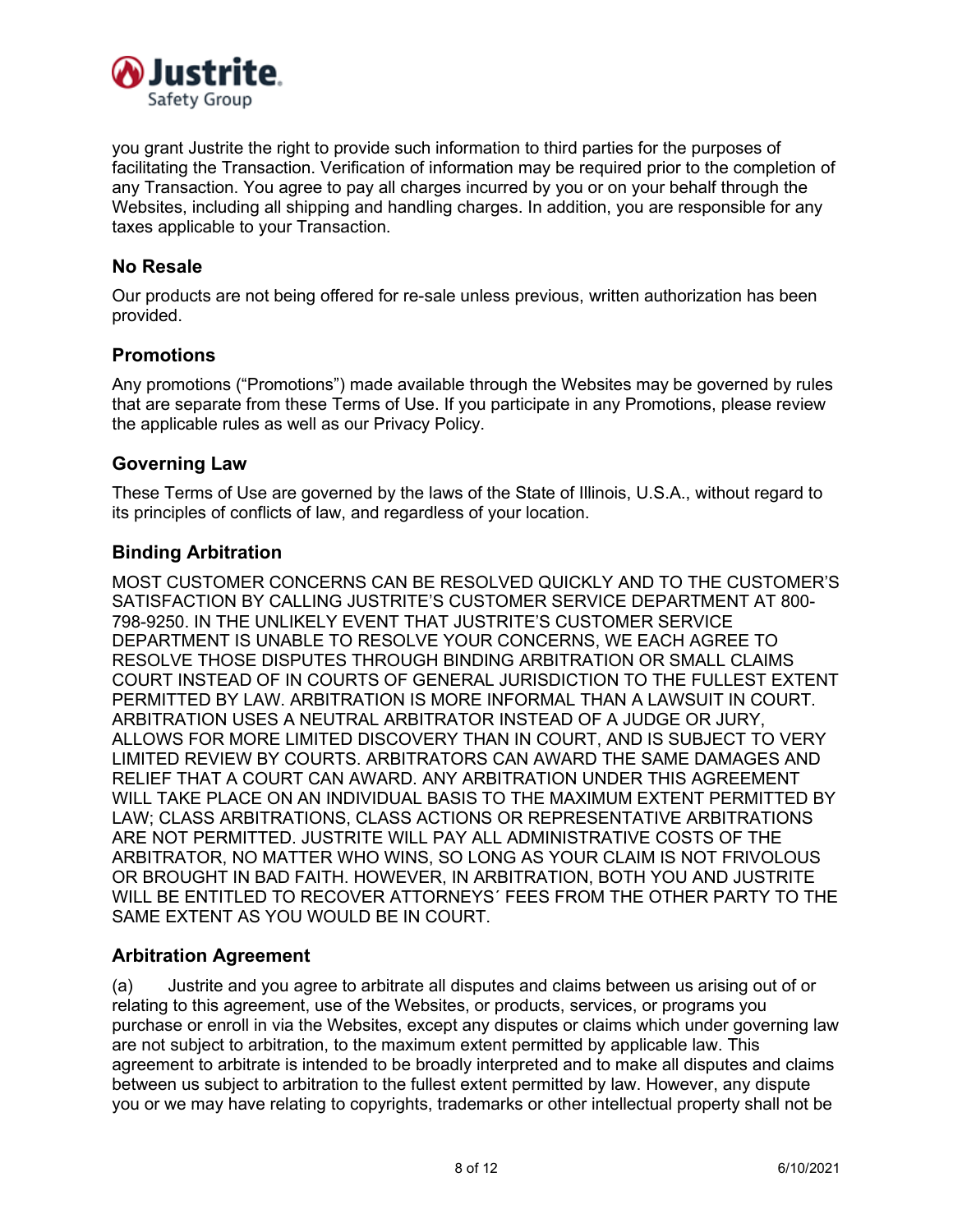

governed by this agreement to arbitrate. For the avoidance of doubt, this means that any claims you or we may have relating to intellectual property rights against the other, including seeking injunctive and other equitable relief, may be brought in a court of competent jurisdiction. The agreement to arbitrate otherwise includes, but is not limited to: claims based in contract, tort, warranty, statute, fraud, misrepresentation or any other legal theory; claims that arose before this or any prior agreement (including, but not limited to, claims relating to advertising); claims that are currently the subject of purported class action litigation in which you are not a member of a certified class; claims relating to our Websites; claims arising out of or relating to the Telephone Consumer Protection Act; claims relating to your data privacy or information security; and claims that may arise after the termination of this agreement.

For purposes of this arbitration provision, references to "Justrite," "you," and "us" shall include our respective parent entities, subsidiaries, affiliates, agents, employees, predecessors in interest, successors and assigns, websites of the foregoing, as well as all authorized or unauthorized users or beneficiaries of services, products or information provided or made available under this or prior agreements between us relating to or arising from any aspect of your use or access of the Websites. Notwithstanding the foregoing, either party may bring an individual action in small claims court. You agree that, by entering into this agreement, you and Justrite are each waiving the right to a trial by jury or to participate in a class or representative action to the maximum extent permitted by law. This agreement evidences a transaction in interstate commerce, and thus the Federal Arbitration Act governs the interpretation and enforcement of this arbitration provision. This arbitration provision shall survive termination of this agreement or your relationship with Justrite for any reason.

(b) A party who intends to seek arbitration must first send to the other, by certified mail, a written Notice of Dispute ("Notice''). The Notice to Justrite should be addressed to: General Counsel – Arbitration Demand, 1751 Lake-Cook Rd, Suite 370, Deerfield, IL 60015("Notice Address''). The Notice must describe the nature and basis of the claim or dispute and set forth the specific relief you seek from Justrite ("Demand''). If Justrite and you do not reach an agreement to resolve the claim within 30 days after the Notice is received, you or Justrite may commence an arbitration proceeding.

(c) After Justrite receives notice at the Notice Address that you have commenced arbitration, it will promptly reimburse you for your payment of the filing fee. The filing fee currently is \$200 but is subject to change by the arbitration provider. The arbitration will be governed by the Consumer Arbitration Rules (the "AAA Rules") of the American Arbitration Association ("AAA"), as modified by this Agreement, and will be administered by the AAA. The AAA Rules are available online at www.adr.org, by calling the AAA at 1-800-778-7879, or by writing to the Notice Address. The AAA Rules may change from time to time, and you should review them periodically.

All issues are for the arbitrator to decide, including the scope and enforceability of this arbitration provision as well as the agreement´s other terms and conditions, and the arbitrator shall have exclusive authority to resolve any such dispute relating to the scope and enforceability of this arbitration provision or any other term of this agreement including, but not limited to any claim that all or any part of this arbitration provision or agreement is void or voidable. However, if putative class or representative claims are initially brought by either party in a court of law, and a motion to compel arbitration is brought by any party, then the court shall decide whether this agreement permits class or representative proceedings. For the avoidance of doubt, the court and arbitrator shall be bound by the terms of this agreement, including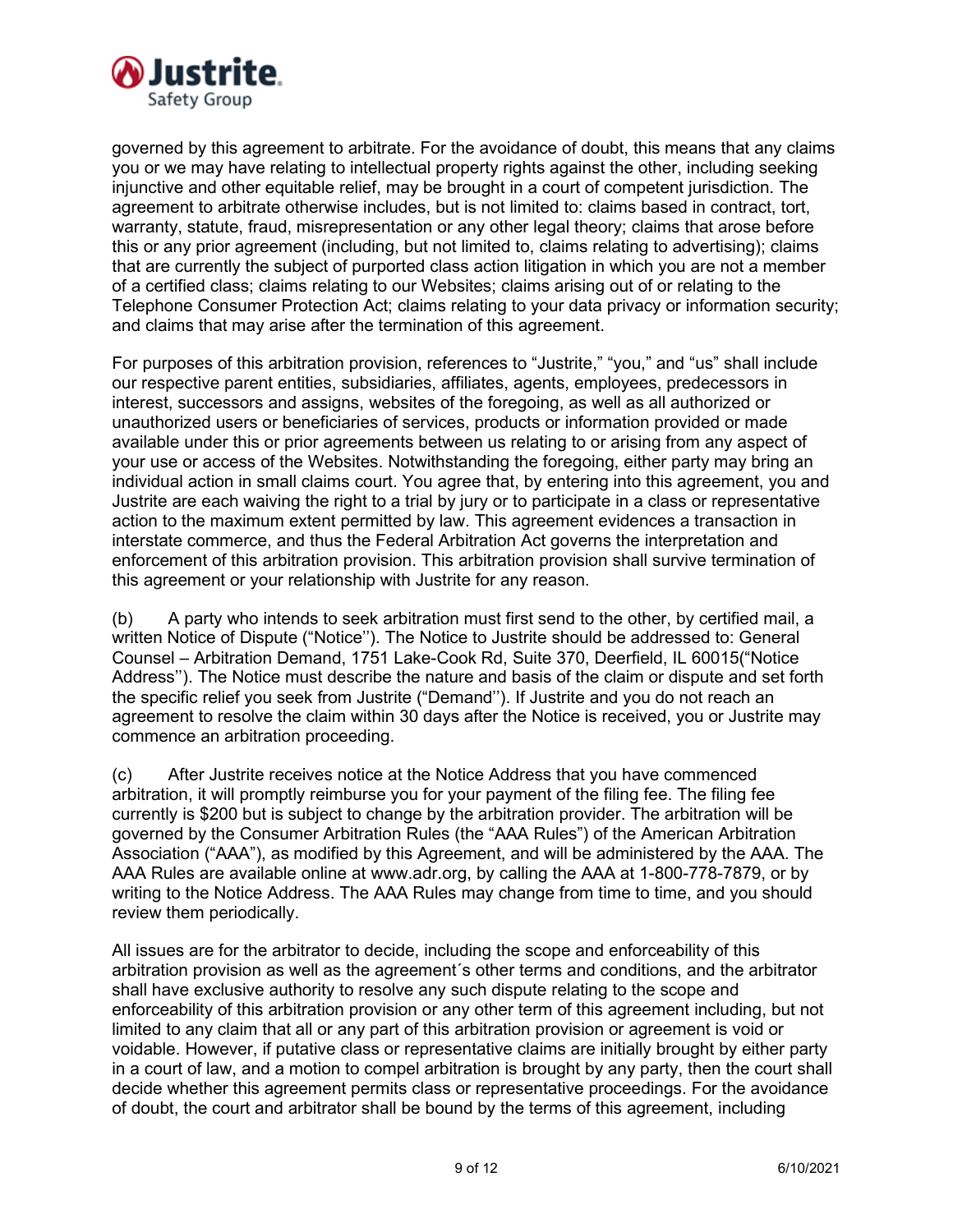

regarding the class and representative waiver provision. In any arbitration, the arbitrator shall follow the applicable law. The arbitrator shall not have the power to commit manifest errors of law or legal reasoning, and any award rendered by the arbitrator that employs a manifest error of law or legal reasoning may be vacated or corrected by a court of competent jurisdiction for any such error.

Unless Justrite and you agree otherwise, any arbitration will be governed by the substantive laws of your state, and hearings will take place in the county (or parish) of your billing or registered address. Case management and other hearings shall be heard via telephone unless otherwise agreed to. Except as otherwise provided for herein, Justrite will pay all AAA filing, administration and arbitrator fees for any arbitration initiated in accordance with the notice requirements above. If, however, the arbitrator finds that either the substance of your claim or the relief sought in the Demand is frivolous or brought for an improper purpose (as measured by the standards set forth in Federal Rule of Civil Procedure 11(b)), then the payment of all such fees will be governed by the AAA Rules. In such case, you agree to reimburse Justrite for all monies previously disbursed by it that are otherwise your obligation to pay under the AAA Rules.

During the arbitration, the amount of any settlement offer made by Justrite or you shall not be disclosed to the arbitrator until after the arbitrator determines the amount, if any, to which you or Justrite are entitled. In arbitration, and to the extent otherwise permitted by law, the parties may exchange "offers of compromise" or stipulate to judgments or awards in the same way the parties could in court. Such offers of compromise shall have the same force and effect as they would in a court proceeding. The arbitration proceedings shall otherwise remain confidential, except for purposes of seeking court intervention (if necessary).

(d) Discovery and/or the exchange of non-privileged information relevant to the dispute will be governed by the AAA Rules.

(e) YOU AND JUSTRITE AGREE THAT EACH MAY BRING CLAIMS AGAINST THE OTHER ONLY IN YOUR OR ITS INDIVIDUAL CAPACITY, AND NOT AS A PLAINTIFF OR CLASS MEMBER IN ANY PURPORTED CLASS OR REPRESENTATIVE PROCEEDING TO THE MAXIMUM EXTENT PERMITTED BY LAW. If this specific subparagraph (e) is found to be unenforceable in its entirety, then the entirety of this arbitration provision shall be null and void. However, if only a portion of this subparagraph (e) is found to be unenforceable, then the unenforceable portion of the provision shall be stricken, and the remainder of subparagraph (e) enforced. Any claims or causes of action seeking relief not subject to individual arbitration under applicable law shall be stayed in a court of competent jurisdiction pending completion of individual arbitration to the maximum extent permitted by law.

(f) Notwithstanding any provision in this Agreement to the contrary, we agree that if Justrite makes any change to this arbitration provision (other than a change to the Notice Address) after your enrollment in a service or program or your use of the Websites, you may reject any such change and require Justrite to adhere to the language in this arbitration provision as written at the time of your enrollment or purchase if a dispute between us arises, by providing Notice to Justrite at the Notice Address in subsection (b) above.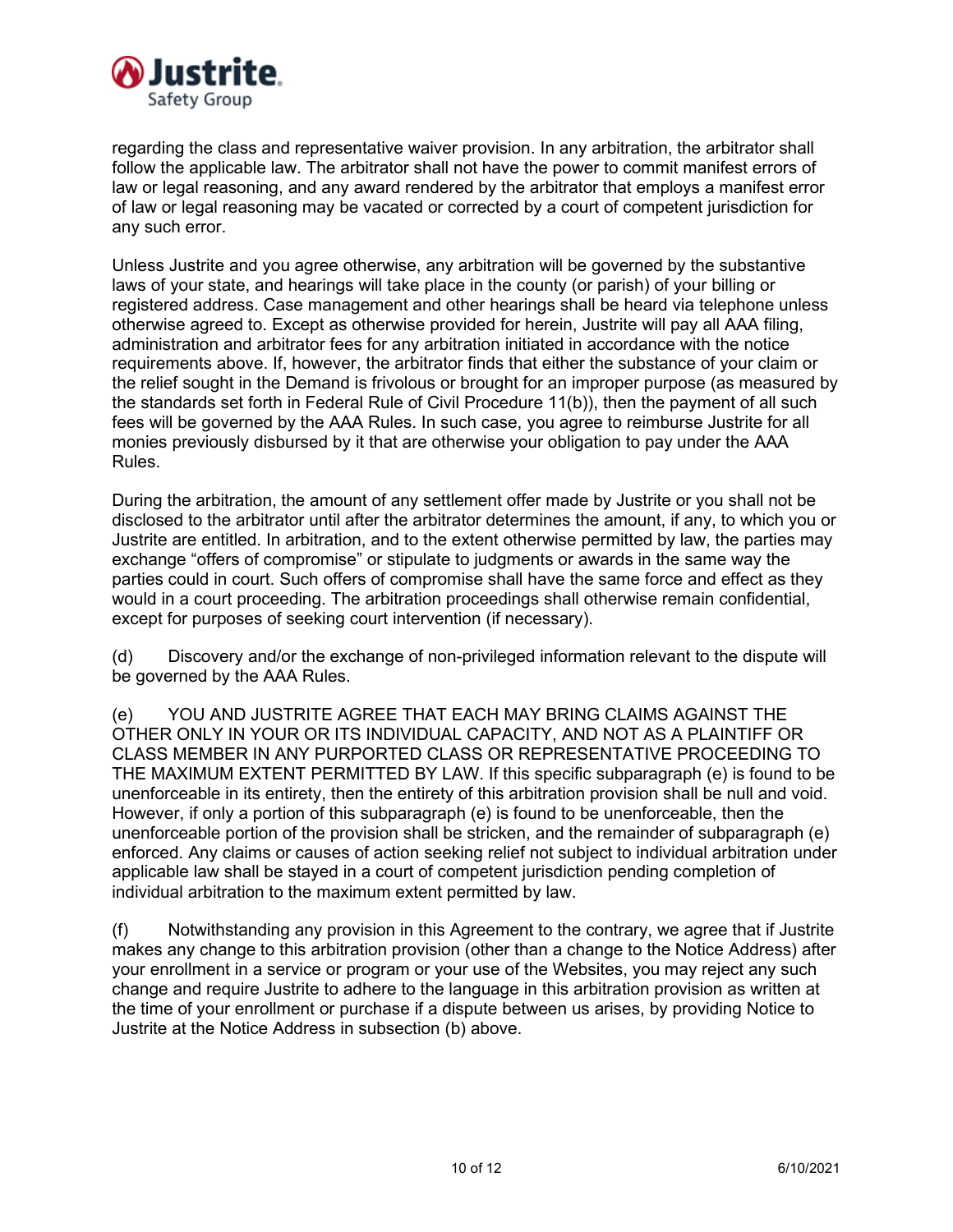

## **Waiver and Severability**

No waiver by Justrite of any term or condition set out in these Terms of Use shall be deemed a further or continuing waiver of such term or condition or a waiver of any other term or condition, and any failure of Justrite to assert a right or provision under these Terms of Use shall not constitute a waiver of such right or provision.

If any provision of these Terms of Use is held by a court or other tribunal of competent jurisdiction to be invalid, illegal, or unenforceable for any reason, such provision shall be eliminated or limited to the minimum extent such that the remaining provisions of the Terms of Use will continue in full force and effect.

#### **Investigations; Cooperation with Law Enforcement**

Justrite reserves the right to: (i) investigate any suspected breaches of the Websites' security or its information technology or other systems or networks, (ii) investigate any suspected breaches of these Terms of Use, (iii) involve and cooperate with law enforcement authorities in investigating any of the foregoing matters, and (iv) prosecute violators of these Terms of Use.

#### **Entire Agreement**

The Terms of Use, our Privacy Policy, and the Terms and Conditions for Website Orders constitute the sole and entire agreement between you and Justrite regarding the Websites and supersede all prior and contemporaneous understandings, agreements, representations, and warranties, both written and oral, regarding the Websites.